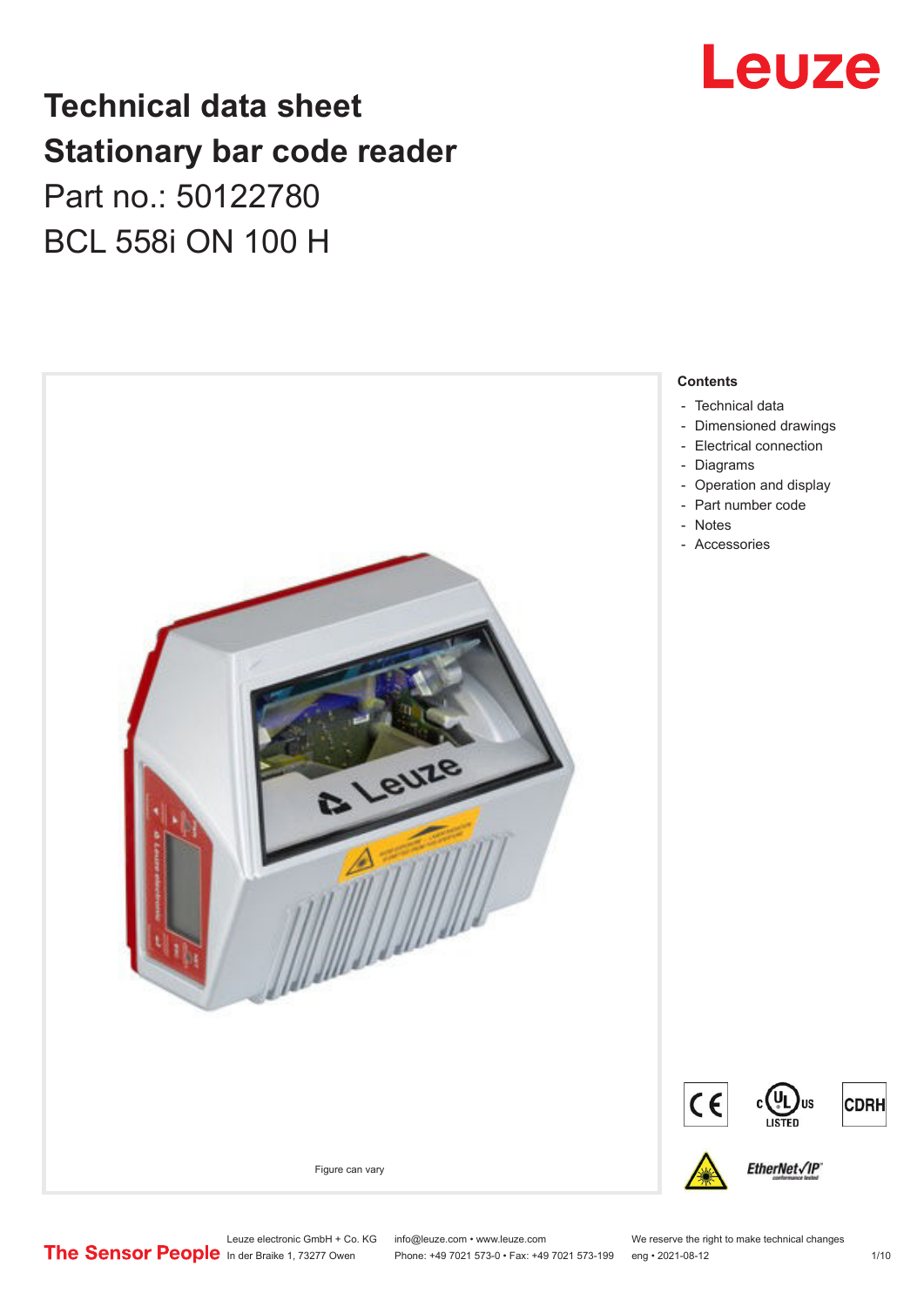# <span id="page-1-0"></span>**Technical data**

# Leuze

| <b>Basic data</b>                                                 |                                                               |
|-------------------------------------------------------------------|---------------------------------------------------------------|
| <b>Series</b>                                                     | <b>BCL 500i</b>                                               |
| <b>Special version</b>                                            |                                                               |
| <b>Special version</b>                                            | Heating                                                       |
|                                                                   |                                                               |
| <b>Functions</b>                                                  |                                                               |
| <b>Functions</b>                                                  | Alignment mode                                                |
|                                                                   | AutoConfig                                                    |
|                                                                   | AutoControl                                                   |
|                                                                   | AutoReflAct                                                   |
|                                                                   | Code fragment technology                                      |
|                                                                   | Heating                                                       |
|                                                                   | <b>LED</b> indicator                                          |
|                                                                   | Reference code comparison                                     |
| <b>Characteristic parameters</b>                                  |                                                               |
| <b>MTTF</b>                                                       | 42.4 years                                                    |
| <b>Read data</b>                                                  |                                                               |
| Code types, readable                                              | 2/5 Interleaved                                               |
|                                                                   | Codabar                                                       |
|                                                                   | Code 128                                                      |
|                                                                   | Code 39                                                       |
|                                                                   | Code 93                                                       |
|                                                                   | <b>EAN 128</b>                                                |
|                                                                   | <b>EAN 8/13</b>                                               |
|                                                                   |                                                               |
|                                                                   | <b>EAN Addendum</b>                                           |
|                                                                   | GS1 Databar Expanded                                          |
|                                                                   | <b>GS1 Databar Limited</b>                                    |
|                                                                   | <b>GS1 Databar Omnidirectional</b>                            |
|                                                                   | <b>UPC</b>                                                    |
| Scanning rate, typical                                            | $1,000$ scans/s                                               |
| Bar codes per reading gate, max.<br>number<br><b>Optical data</b> | 64 Piece(s)                                                   |
| <b>Reading distance</b>                                           | 200  650 mm                                                   |
| <b>Light source</b>                                               | Laser, Red                                                    |
| Laser light wavelength                                            | 650 nm                                                        |
| Laser class                                                       | 2, IEC/EN 60825-1:2007                                        |
| <b>Transmitted-signal shape</b>                                   | Continuous                                                    |
| Bar code contrast (PCS)                                           | 60%                                                           |
| <b>Modulus size</b>                                               | $0.250.5$ mm                                                  |
| <b>Reading method</b>                                             | Oscillating-mirror scanner                                    |
| <b>Scanning rate</b>                                              | 800  1,200 scans/s                                            |
| <b>Beam deflection</b>                                            | Via rotating polygon wheel + stepping                         |
| Light beam exit                                                   | motor with mirror<br>Zero position at side at angle less than |
|                                                                   | $90^{\circ}$                                                  |
| <b>Electrical data</b>                                            |                                                               |
| <b>Protective circuit</b>                                         | Polarity reversal protection                                  |
| Performance data                                                  |                                                               |
|                                                                   |                                                               |

Supply voltage  $U_B$ **Power consumption, max.** 11 W

10 ... 30 V, DC

| Inputs/outputs selectable                      |                            |
|------------------------------------------------|----------------------------|
| Output current, max.                           | 100 mA                     |
| Number of inputs/outputs selectable 4 Piece(s) |                            |
| Voltage type, outputs                          | DC                         |
| Switching voltage, outputs                     | Typ. $U_R / 0 V$           |
| Voltage type, inputs                           | DC                         |
| Switching voltage, inputs                      | Typ. $U_B / 0 V$           |
| Input current, max.                            | 8 mA                       |
|                                                |                            |
| <b>Interface</b>                               |                            |
| Type                                           | EtherNet IP                |
|                                                |                            |
| <b>EtherNet IP</b>                             |                            |
| <b>Function</b>                                | Process                    |
| <b>Address assignment</b>                      | <b>DHCP</b>                |
|                                                | Manual address assignment  |
| <b>Switch functionality</b>                    | Integrated                 |
| <b>Transmission speed</b>                      | 10 Mbit/s                  |
|                                                | 100 Mbit/s                 |
|                                                |                            |
| <b>Service interface</b>                       |                            |
| Type                                           | <b>USB</b>                 |
|                                                |                            |
| <b>USB</b>                                     |                            |
| <b>Function</b>                                | Configuration via software |
|                                                | Service                    |
|                                                |                            |
| Connection                                     |                            |
|                                                |                            |
| <b>Number of connections</b>                   |                            |
|                                                | 5 Piece(s)                 |
| <b>Connection 1</b>                            |                            |
| <b>Function</b>                                | Service interface          |
| <b>Type of connection</b>                      | <b>USB</b>                 |
| <b>Designation on device</b>                   | <b>SERVICE</b>             |
| <b>Connector type</b>                          | USB 2.0 Standard-A         |
|                                                |                            |
| <b>Connection 2</b>                            |                            |
| <b>Function</b>                                | Signal OUT                 |
| <b>Type of connection</b>                      | Connector                  |
| <b>Designation on device</b>                   | SW IN/OUT                  |
| Thread size                                    | M12                        |
| Type                                           | Female                     |
| Material                                       | Metal                      |
| No. of pins                                    | $5 - pin$                  |
| Encoding                                       | A-coded                    |
|                                                |                            |
| <b>Connection 3</b>                            |                            |
| <b>Function</b>                                | Signal IN                  |
|                                                | Signal OUT                 |
|                                                | Voltage supply             |
| <b>Type of connection</b>                      | Connector                  |
| <b>Designation on device</b>                   | <b>PWR</b>                 |
| <b>Thread size</b>                             | M <sub>12</sub>            |
| <b>Type</b>                                    | Male                       |
| <b>Material</b>                                | Metal                      |
| No. of pins                                    | 5-pin                      |

Leuze electronic GmbH + Co. KG info@leuze.com • www.leuze.com We reserve the right to make technical changes<br>
The Sensor People in der Braike 1, 73277 Owen Phone: +49 7021 573-0 • Fax: +49 7021 573-199 eng • 2021-08-12

In der Braike 1, 73277 Owen Phone: +49 7021 573-0 • Fax: +49 7021 573-199 eng • 2021-08-12 2 /10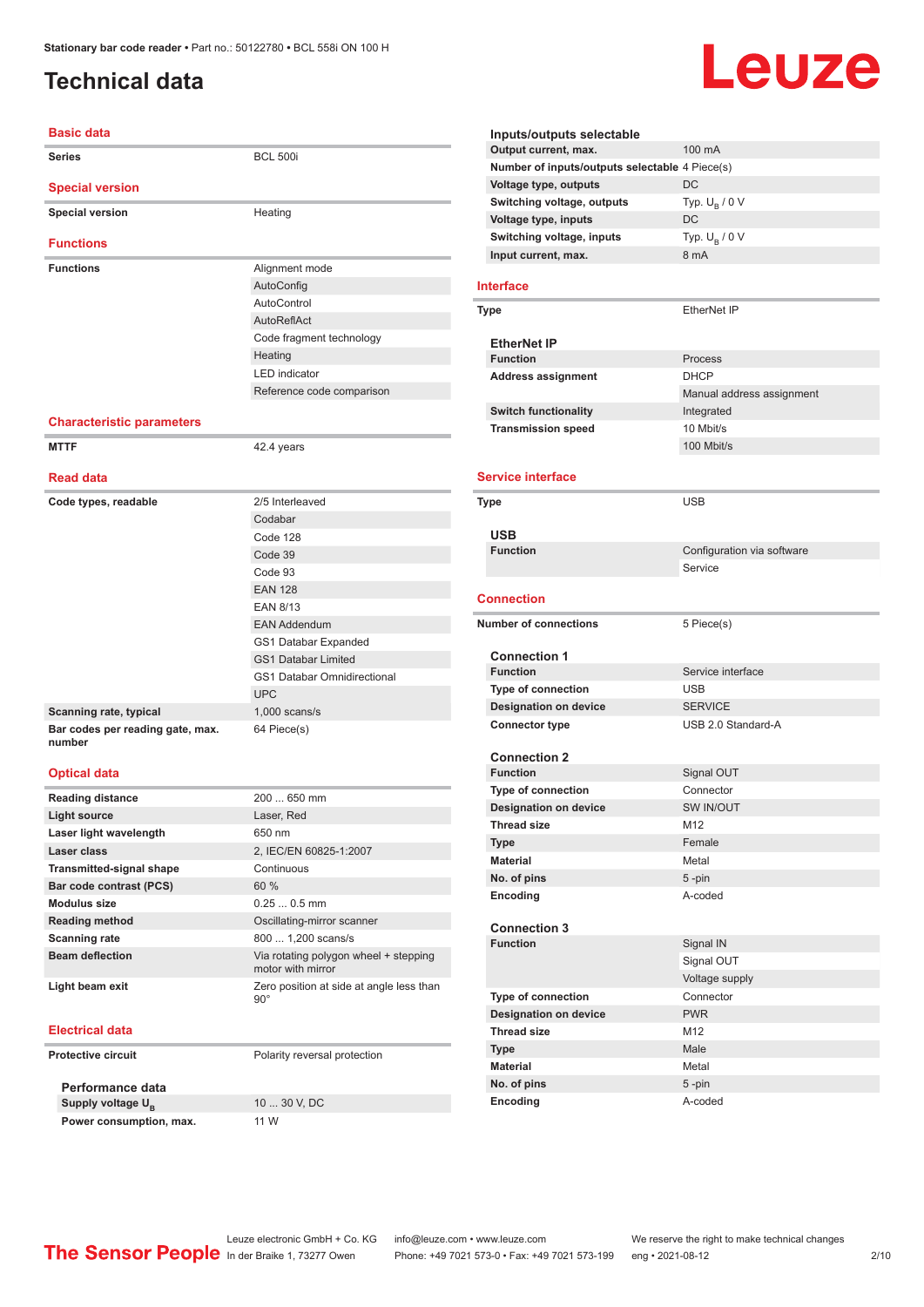# **Technical data**

#### **Connection 4 Function** BUS IN **Type of connection** Connector **Designation on device** HOST / BUS IN **Thread size** M12 **Type** Female **Material** Metal **No. of pins** 4 -pin **Encoding** D-coded **Connection 5 Function** BUS OUT **Type of connection**<br> **Designation on device**<br>
BUS OUT **Designation on device** Thread size M12

#### **Mechanical data**

**Type Female No. of pins** 4 -pin

| Design                   | Cubic                        |
|--------------------------|------------------------------|
| Dimension (W x H x L)    | 173 mm x 84 mm x 147 mm      |
| <b>Housing material</b>  | Metal                        |
| <b>Metal housing</b>     | Aluminum                     |
| Lens cover material      | Glass                        |
| Net weight               | 1,500q                       |
| Housing color            | Black, RAL 9005              |
|                          | Red, RAL 3000                |
| <b>Type of fastening</b> | Dovetail grooves             |
|                          | Mounting thread              |
|                          | Via optional mounting device |

#### **Operation and display**

| I FD                                                                       |  |
|----------------------------------------------------------------------------|--|
| Monochromatic graphical display.<br>128x64 pixel, with background lighting |  |
| 2 Piece(s)                                                                 |  |
| Via web browser                                                            |  |
| Button(s)                                                                  |  |
|                                                                            |  |

#### **Environmental data**

| Ambient temperature, operation                      | $-3540 °C$                     |
|-----------------------------------------------------|--------------------------------|
| Ambient temperature, storage                        | $-20$ 70 °C                    |
| Relative humidity (non-condensing)                  | 90%                            |
| Extraneous light tolerance on the bar<br>code, max. | $2,000$ $\overline{\text{lx}}$ |
|                                                     |                                |

Leuze

#### **Certifications**

| Degree of protection                                               | IP 65                    |
|--------------------------------------------------------------------|--------------------------|
| <b>Protection class</b>                                            | Ш                        |
| <b>Certifications</b>                                              | c UL US                  |
| Test procedure for EMC in accordance EN 55022                      |                          |
| with standard                                                      | EN 61000-4-2, -3, -4, -6 |
| Test procedure for shock in<br>accordance with standard            | IEC 60068-2-27, test Ea  |
| Test procedure for continuous shock<br>in accordance with standard | IEC 60068-2-29, test Eb  |
| Test procedure for vibration in<br>accordance with standard        | IEC 60068-2-6, test Fc   |

#### **Classification**

| <b>Customs tariff number</b> | 84719000 |
|------------------------------|----------|
| eCl@ss 5.1.4                 | 27280102 |
| eCl@ss 8.0                   | 27280102 |
| eCl@ss 9.0                   | 27280102 |
| eCl@ss 10.0                  | 27280102 |
| eCl@ss 11.0                  | 27280102 |
| <b>ETIM 5.0</b>              | EC002550 |
| <b>ETIM 6.0</b>              | EC002550 |
| <b>ETIM 7.0</b>              | EC002550 |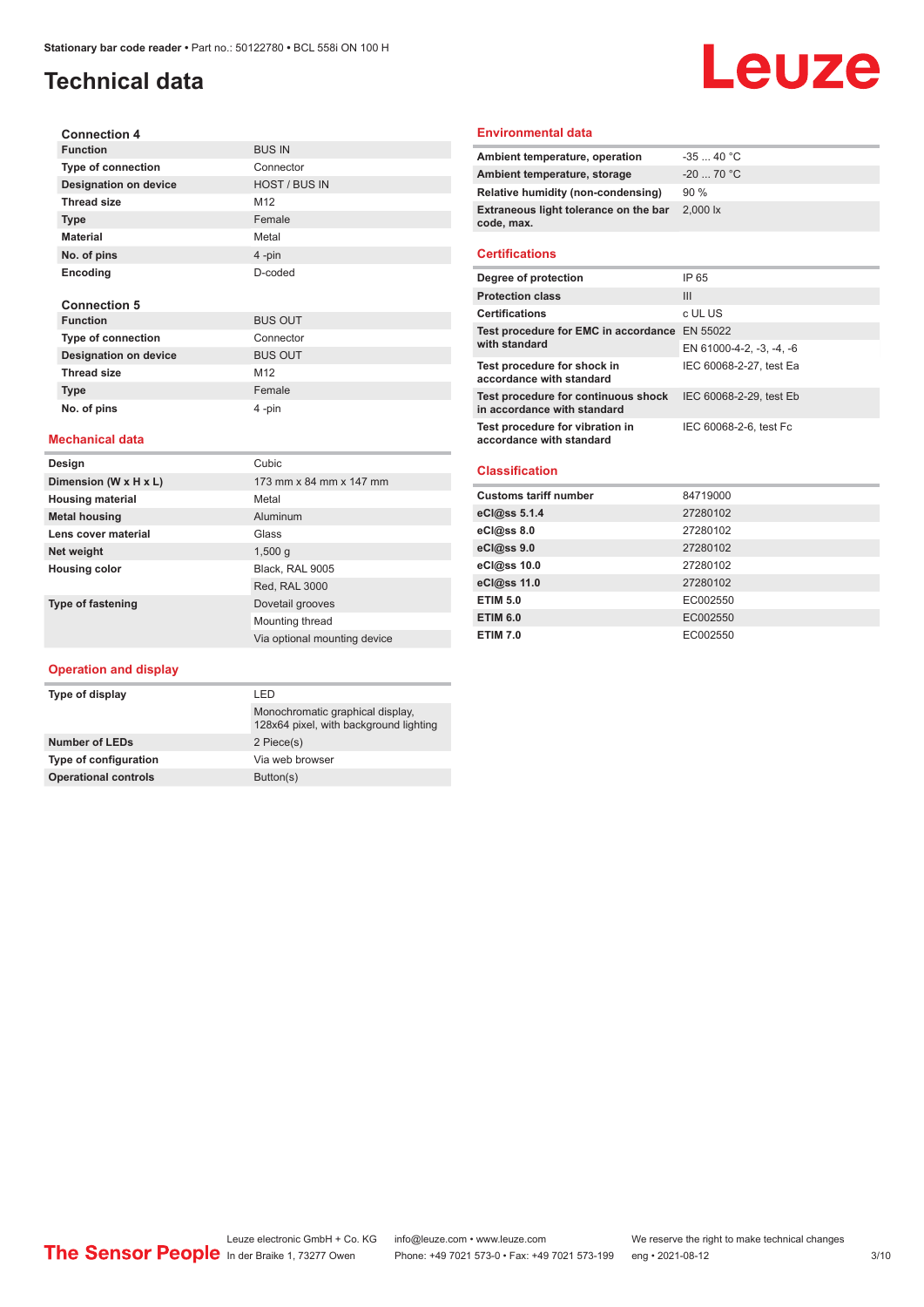# <span id="page-3-0"></span>**Dimensioned drawings**

All dimensions in millimeters



# **Electrical connection**

#### **Connection 1 SERVICE**

| Function              | Service interface  |
|-----------------------|--------------------|
| Type of connection    | <b>USB</b>         |
| <b>Connector type</b> | USB 2.0 Standard-A |

#### **Pin Pin assignment**

|                | +5 V DC    |
|----------------|------------|
| $\overline{2}$ | D- - Data  |
| 3              | D+ - Data  |
| $\overline{4}$ | <b>GND</b> |



# Leuze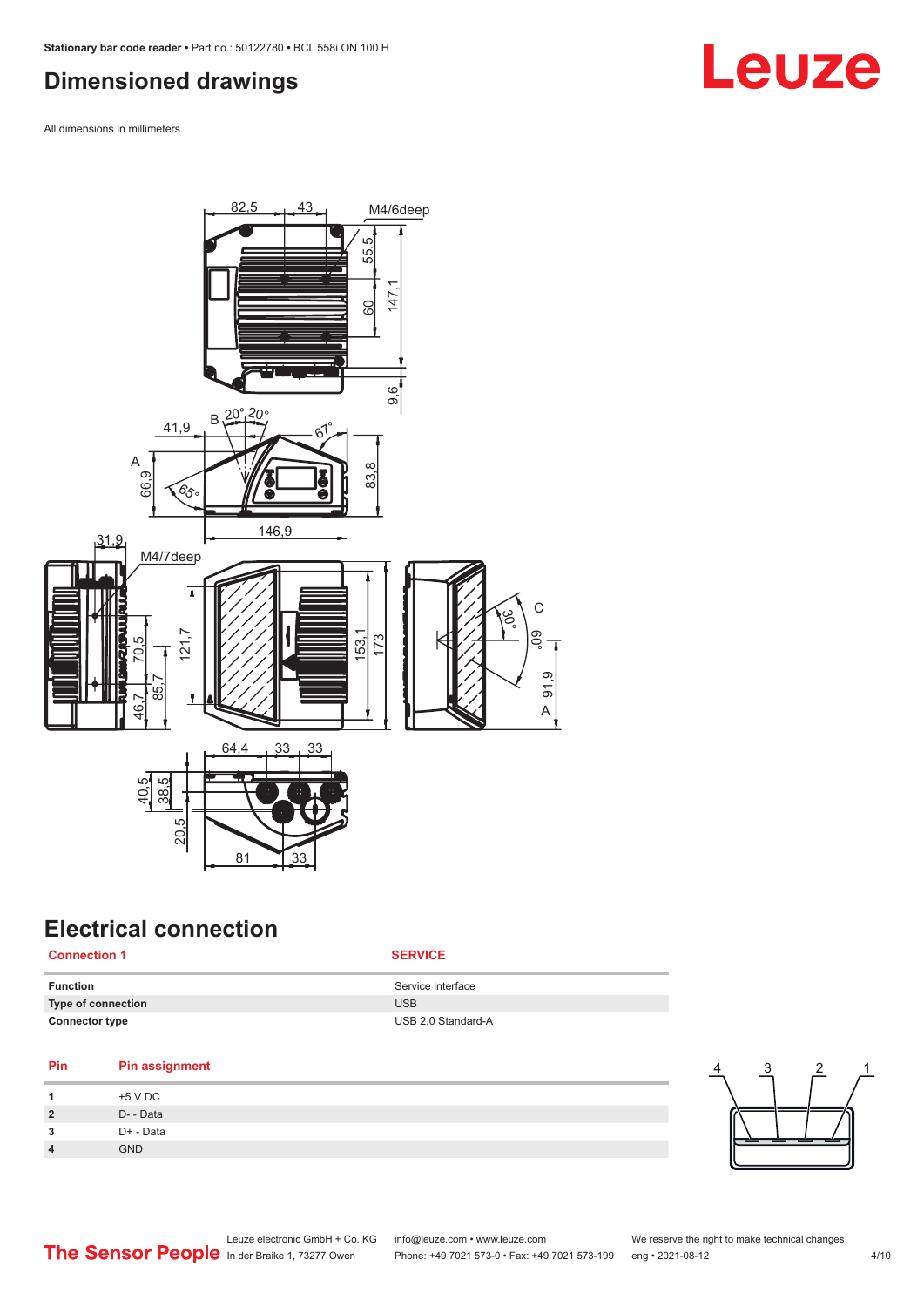**Connection 3 PWR**

# **Electrical connection**

#### **Connection 2 SW IN/OUT**

 $\overline{\phantom{a}}$ 

| <b>Function</b>    | Signal OUT |
|--------------------|------------|
| Type of connection | Connector  |
| <b>Thread size</b> | M12        |
| <b>Type</b>        | Female     |
| <b>Material</b>    | Metal      |
| No. of pins        | $5$ -pin   |
| Encoding           | A-coded    |
|                    |            |

### **Pin Pin assignment**

|                | VOUT              |
|----------------|-------------------|
| $\overline{2}$ | SWIO <sub>1</sub> |
| 3              | GND               |
| $\overline{4}$ | SWIO <sub>2</sub> |
| 5              | FF                |



| <b>Function</b>    | Signal IN      |
|--------------------|----------------|
|                    | Signal OUT     |
|                    | Voltage supply |
| Type of connection | Connector      |
| Thread size        | M12            |
| <b>Type</b>        | Male           |
| <b>Material</b>    | Metal          |
| No. of pins        | $5$ -pin       |
| Encoding           | A-coded        |
|                    |                |

| Pin            | <b>Pin assignment</b> |  |  |  |  |
|----------------|-----------------------|--|--|--|--|
| 1              | <b>VIN</b>            |  |  |  |  |
| $\overline{2}$ | SWIO <sub>3</sub>     |  |  |  |  |
| 3              | <b>GND</b>            |  |  |  |  |
| $\overline{4}$ | SWIO 4                |  |  |  |  |
| 5              | FE.                   |  |  |  |  |

#### **Connection 4 HOST** / BUS IN

| <b>Function</b>           | <b>BUS IN</b> |
|---------------------------|---------------|
| <b>Type of connection</b> | Connector     |
| <b>Thread size</b>        | M12           |
| <b>Type</b>               | Female        |
| <b>Material</b>           | Metal         |
| No. of pins               | $4 - pin$     |
| Encoding                  | D-coded       |

#### **Pin Pin assignment 1** TD+ **2** RD+ **3** TD-**4** RD-





# Leuze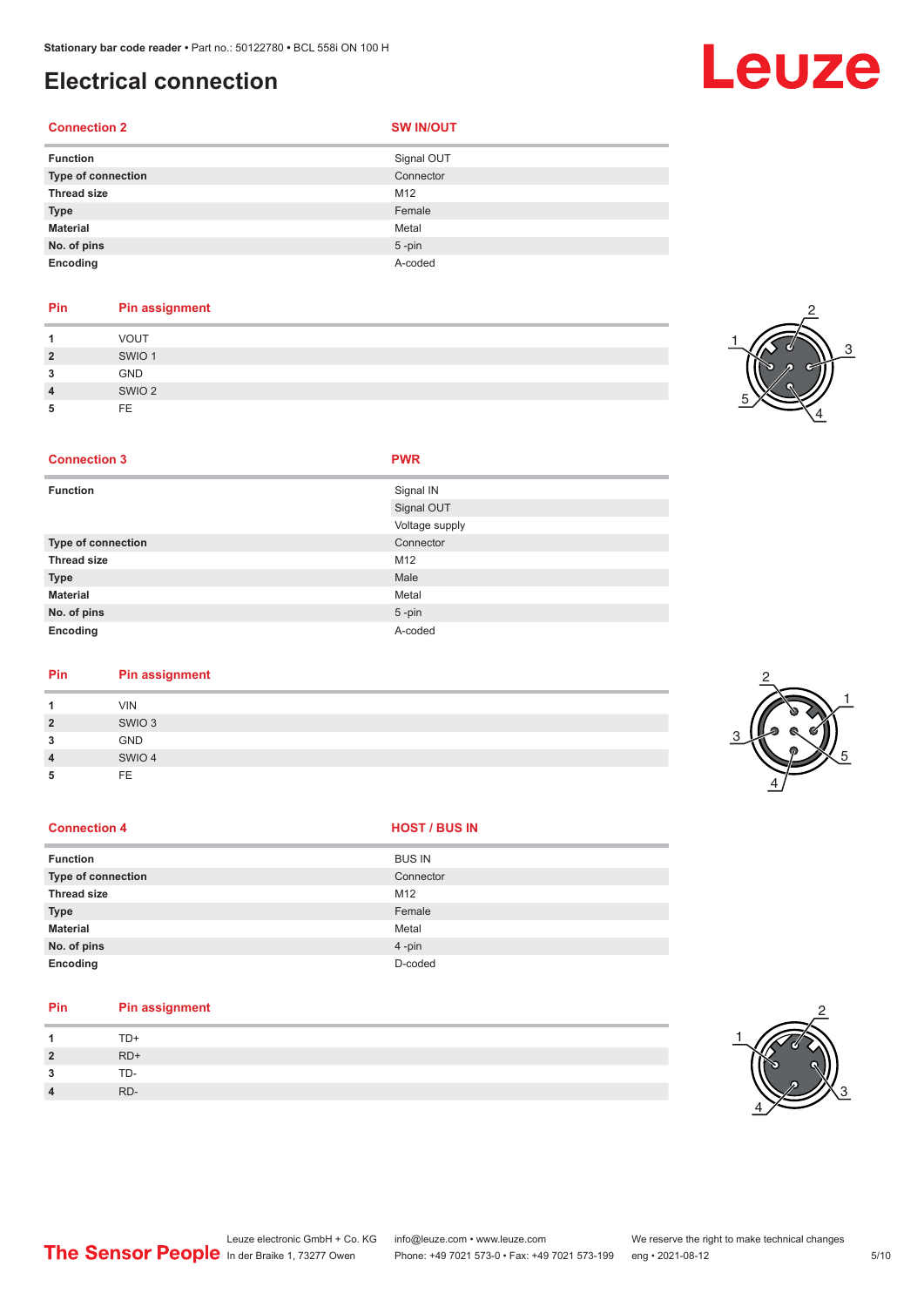# <span id="page-5-0"></span>**Electrical connection**

#### **Connection 5 BUS OUT**

| <b>Function</b>           | <b>BUS OUT</b> |
|---------------------------|----------------|
| <b>Type of connection</b> | Connector      |
| <b>Thread size</b>        | M12            |
| <b>Type</b>               | Female         |
| <b>Material</b>           | Metal          |
| No. of pins               | 4-pin          |
| Encoding                  | D-coded        |

#### **Pin Pin assignment 1** TD+ **2** RD+ **3** TD-**4** RD-



Leuze

# **Diagrams**

### Reading field curve



x Reading field distance [mm]

y Reading field width [mm]

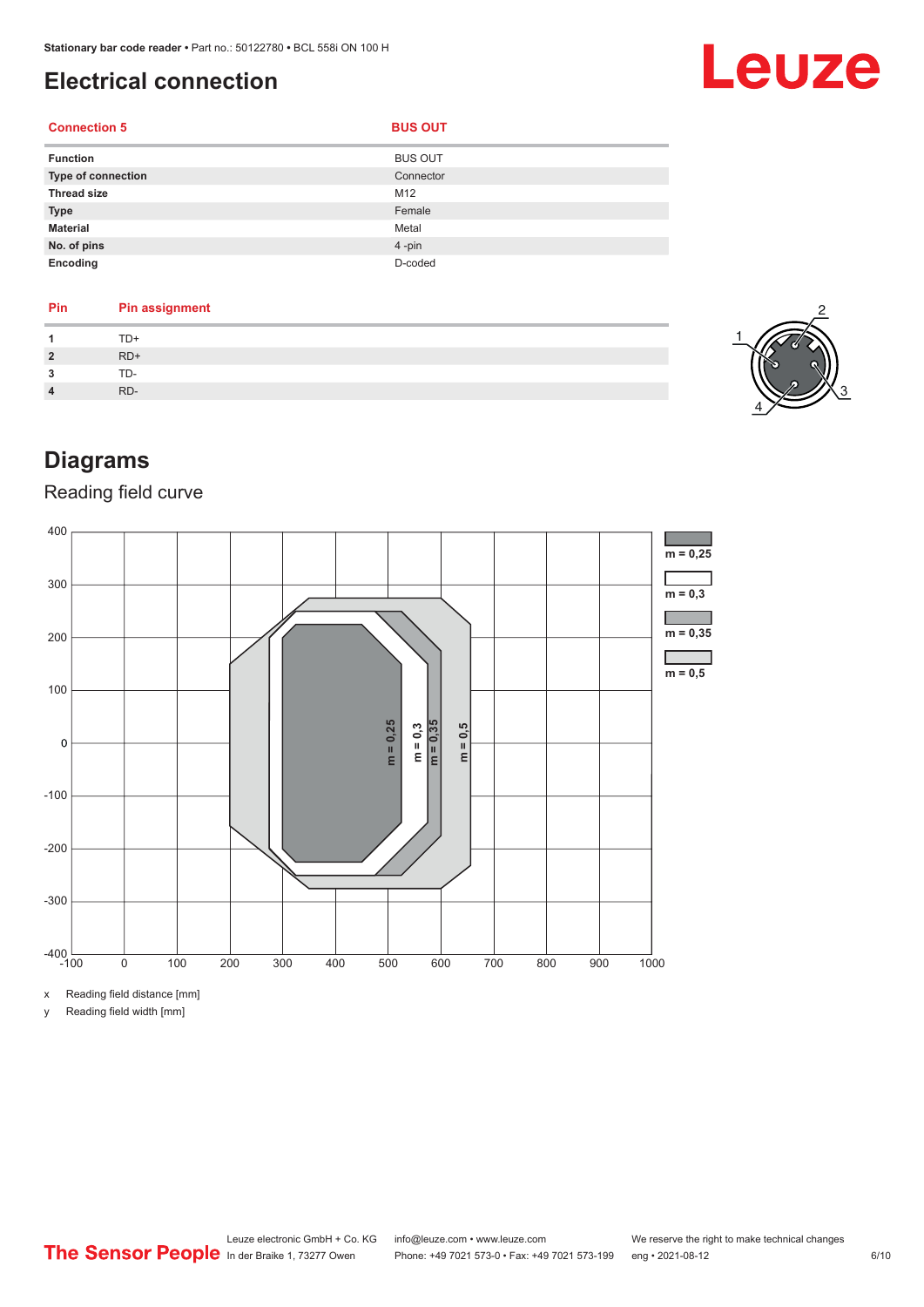## <span id="page-6-0"></span>**Diagrams**

### Lateral reading field curve



x Reading field distance [mm]

y Reading field height [mm]

# **Operation and display**

| LED            |                         | <b>Display</b>                  | <b>Meaning</b>                  |  |
|----------------|-------------------------|---------------------------------|---------------------------------|--|
|                | <b>PWR</b>              | Off                             | Device switched off             |  |
|                |                         | Green, flashing                 | Device ok, initialization phase |  |
|                |                         | Green, continuous light         | Device OK                       |  |
|                |                         | Orange, continuous light        | Service operation               |  |
|                |                         | Red, flashing                   | Device OK, warning set          |  |
|                |                         | Red, continuous light           | Device error                    |  |
| $\overline{2}$ | <b>NET</b>              | Off                             | No supply voltage               |  |
|                |                         | Green, flashing                 | Initialization                  |  |
|                | Green, continuous light | Operational readiness           |                                 |  |
|                | Red, flashing           | Communication error             |                                 |  |
|                |                         | Red, continuous light           | Network error                   |  |
|                |                         | Red/green, flashing alternately | Self test                       |  |

# Leuze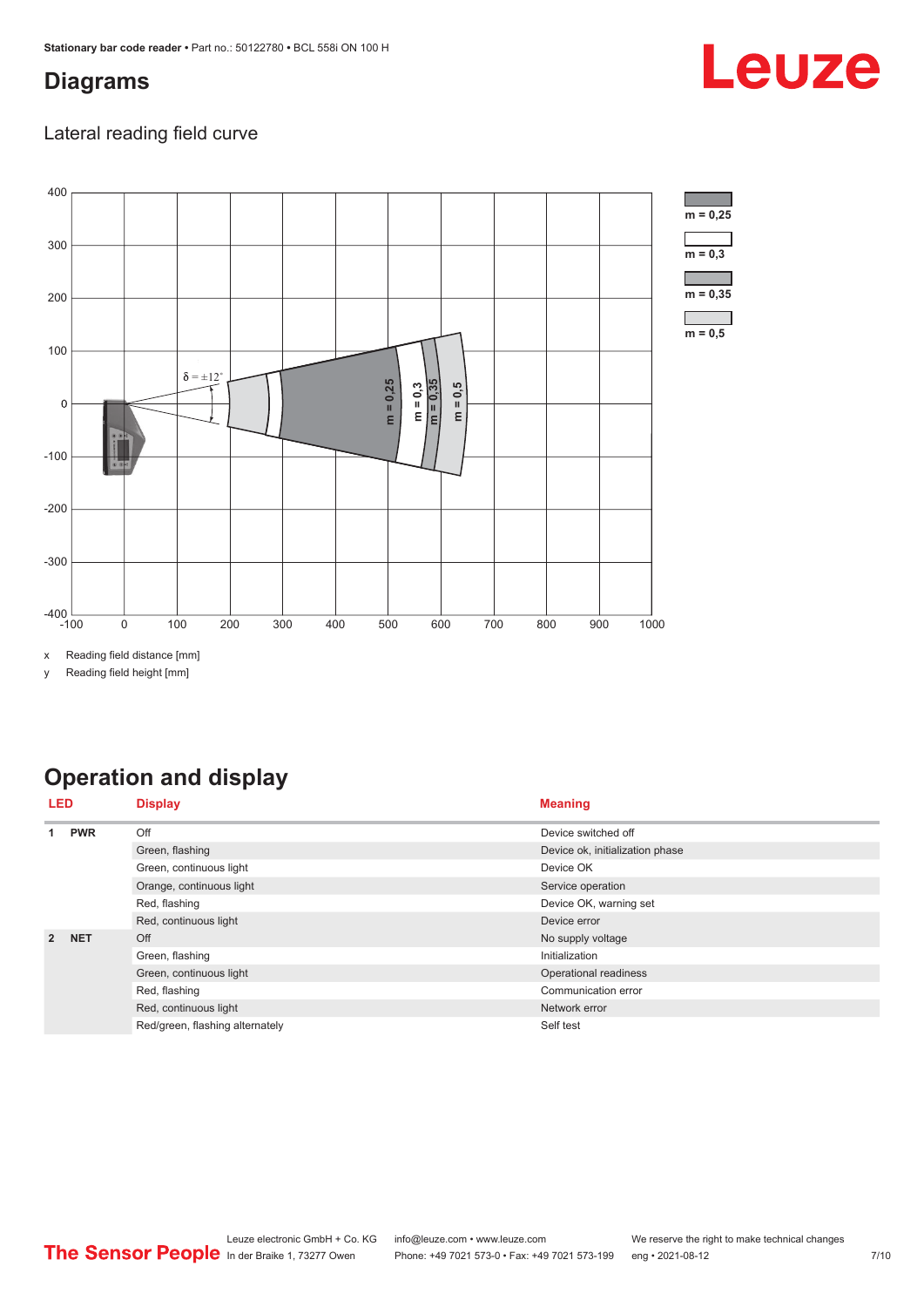## <span id="page-7-0"></span>**Part number code**

Part designation: **BCL XXXX YYZ AAA B**



| <b>BCL</b>  | <b>Operating principle</b><br>BCL: bar code reader                                                                                                                                                                                  |
|-------------|-------------------------------------------------------------------------------------------------------------------------------------------------------------------------------------------------------------------------------------|
| <b>XXXX</b> | Series/interface (integrated fieldbus technology)<br>500i: RS 232 / RS 422 / RS 485 (multiNet master)<br>501i: RS 485 (multiNet slave)<br>504i: PROFIBUS DP<br>508i: EtherNet TCP/IP, UDP<br>548i: PROFINET RT<br>558i: EtherNet/IP |
| YY          | <b>Scanning principle</b><br>S: line scanner (single line)<br>O: oscillating-mirror scanner (oscillating mirror)                                                                                                                    |
| z           | <b>Optics</b><br>N: High Density (close)<br>M: Medium Density (medium distance)<br>F: Low Density (remote)<br>L: Long Range (very large distances)                                                                                  |
| AAA         | Beam exit<br>100: lateral<br>102: front                                                                                                                                                                                             |
| в           | <b>Special equipment</b><br>H: with heating                                                                                                                                                                                         |
| <b>Note</b> |                                                                                                                                                                                                                                     |

 $\%$  A list with all available device types can be found on the Leuze website at www.leuze.com.

### **Notes**

|  | Observe intended use!                                                                 |
|--|---------------------------------------------------------------------------------------|
|  | $\%$ This product is not a safety sensor and is not intended as personnel protection. |
|  | $\%$ The product may only be put into operation by competent persons.                 |
|  | § Only use the product in accordance with its intended use.                           |

| <b>WARNING! LASER RADIATION - CLASS 2 LASER PRODUCT</b>                                                                                                                                                                                                                               |
|---------------------------------------------------------------------------------------------------------------------------------------------------------------------------------------------------------------------------------------------------------------------------------------|
| Do not stare into beam!<br>The device satisfies the requirements of IEC 60825-1:2007 (EN 60825-1:2007) safety requlations for a product of laser class 2 as well as the<br>U.S. 21 CFR 1040.10 regulations with deviations corresponding to "Laser Notice No. 50" from June 24, 2007. |
| Never look directly into the laser beam or in the direction of reflected laser beams! If you look into the beam path over a longer time period, there is a risk<br>of injury to the retina.                                                                                           |
| $\%$ Do not point the laser beam of the device at persons!                                                                                                                                                                                                                            |
| Interrupt the laser beam using a non-transparent, non-reflective object if the laser beam is accidentally directed towards a person.                                                                                                                                                  |
| $\%$ When mounting and aligning the device, avoid reflections of the laser beam off reflective surfaces!                                                                                                                                                                              |
| $\%$ CAUTION! Use of controls or adjustments or performance of procedures other than specified herein may result in hazardous light exposure.                                                                                                                                         |
| $\%$ Observe the applicable statutory and local laser protection regulations.                                                                                                                                                                                                         |
| $\ddot{\varphi}$ The device must not be tampered with and must not be changed in any way.<br>There are no user-serviceable parts inside the device.<br>Repairs must only be performed by Leuze electronic GmbH + Co. KG.                                                              |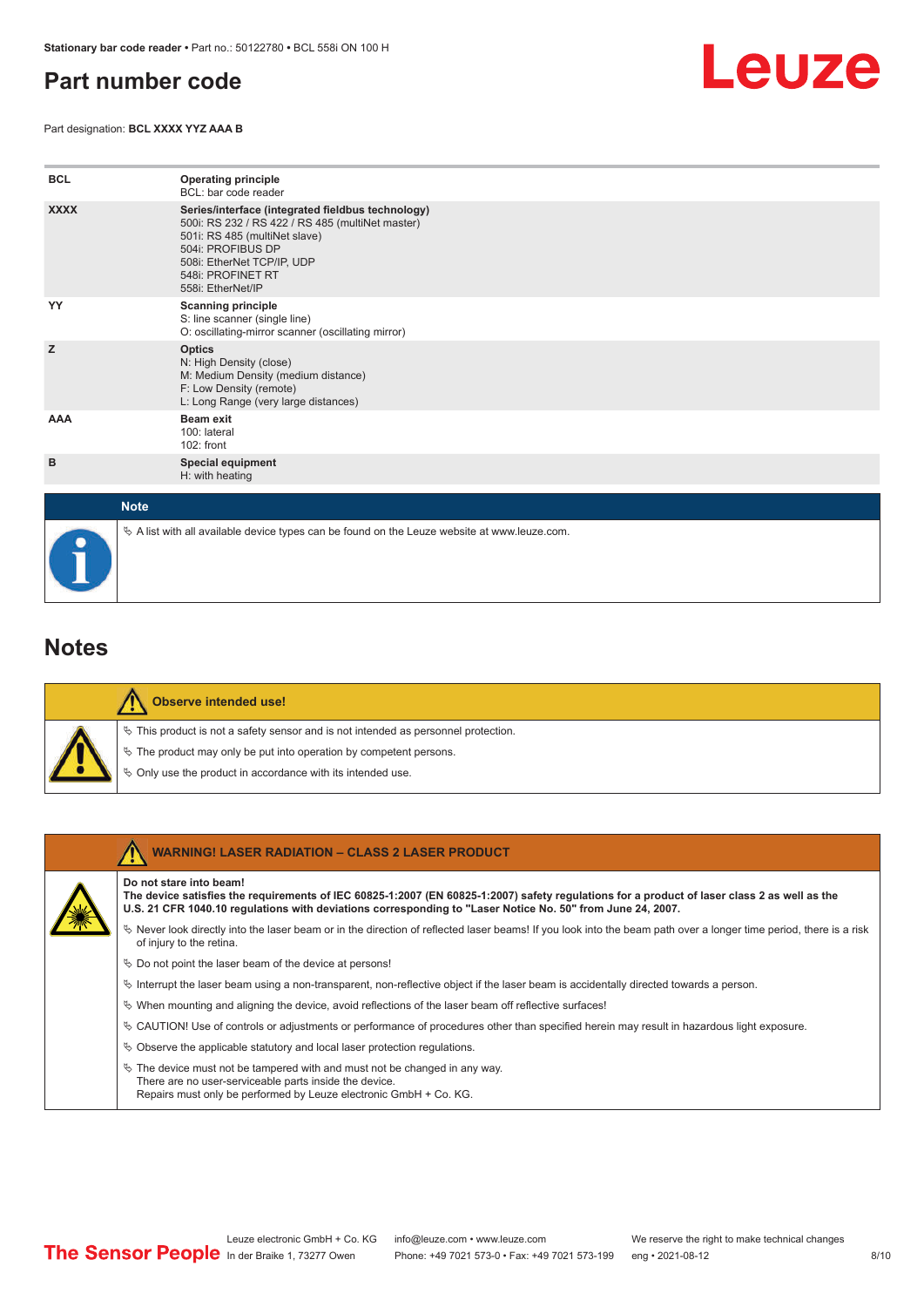### <span id="page-8-0"></span>**Notes**



|  |  | <b>NOTE</b>                                                                                                                                                                                                                                                |
|--|--|------------------------------------------------------------------------------------------------------------------------------------------------------------------------------------------------------------------------------------------------------------|
|  |  | Affix laser information and warning signs!<br>Laser information and warning signs are affixed to the device. In addition, self-adhesive laser information and warning signs (stick-on labels) are<br>supplied in several languages.                        |
|  |  | ↓ Affix the laser information sheet to the device in the language appropriate for the place of use. When using the device in the US, use the stick-on label<br>with the "Complies with 21 CFR 1040.10" note.                                               |
|  |  | $\%$ Affix the laser information and warning signs near the device if no signs are attached to the device (e.g. because the device is too small) or if the attached<br>laser information and warning signs are concealed due to the installation position. |
|  |  | $\%$ Affix the laser information and warning signs so that they are legible without exposing the reader to the laser radiation of the device or other optical<br>radiation.                                                                                |

# **Accessories**

# Connection technology - Connection cables

|        | Part no. | <b>Designation</b>     | <b>Article</b>   | <b>Description</b>                                                                                                                                         |
|--------|----------|------------------------|------------------|------------------------------------------------------------------------------------------------------------------------------------------------------------|
| ₿<br>W | 50132079 | KD U-M12-5A-V1-<br>050 | Connection cable | Connection 1: Connector, M12, Axial, Female, A-coded, 5-pin<br>Connection 2: Open end<br>Shielded: No<br>Cable length: 5,000 mm<br>Sheathing material: PVC |

# Connection technology - Interconnection cables

|   |              | Part no. | <b>Designation</b>                     | <b>Article</b>        | <b>Description</b>                                                                                                                                                                                                               |
|---|--------------|----------|----------------------------------------|-----------------------|----------------------------------------------------------------------------------------------------------------------------------------------------------------------------------------------------------------------------------|
| Ý | <b>books</b> | 50107726 | KB USB A - USB A                       | Interconnection cable | Suitable for interface: USB<br>Connection 1: USB<br>Connection 2: USB<br>Shielded: Yes<br>Cable length: 1,800 mm<br>Sheathing material: PVC                                                                                      |
|   |              | 50137077 | <b>KSS ET-M12-4A-</b><br>M12-4A-P7-020 | Interconnection cable | Suitable for interface: Ethernet<br>Connection 1: Connector, M12, Axial, Male, D-coded, 4-pin<br>Connection 2: Connector, M12, Axial, Male, D-coded, 4-pin<br>Shielded: Yes<br>Cable length: 1,000 mm<br>Sheathing material: PUR |
|   |              | 50137078 | KSS ET-M12-4A-<br>M12-4A-P7-050        | Interconnection cable | Suitable for interface: Ethernet<br>Connection 1: Connector, M12, Axial, Male, D-coded, 4-pin<br>Connection 2: Connector, M12, Axial, Male, D-coded, 4-pin<br>Shielded: Yes<br>Cable length: 1,000 mm<br>Sheathing material: PUR |
|   | 甘量           | 50135081 | <b>KSS ET-M12-4A-</b><br>RJ45-A-P7-050 | Interconnection cable | Suitable for interface: Ethernet<br>Connection 1: Connector, M12, Axial, Male, D-coded, 4-pin<br>Connection 2: RJ45<br>Shielded: Yes<br>Cable length: 5,000 mm<br>Sheathing material: PUR                                        |